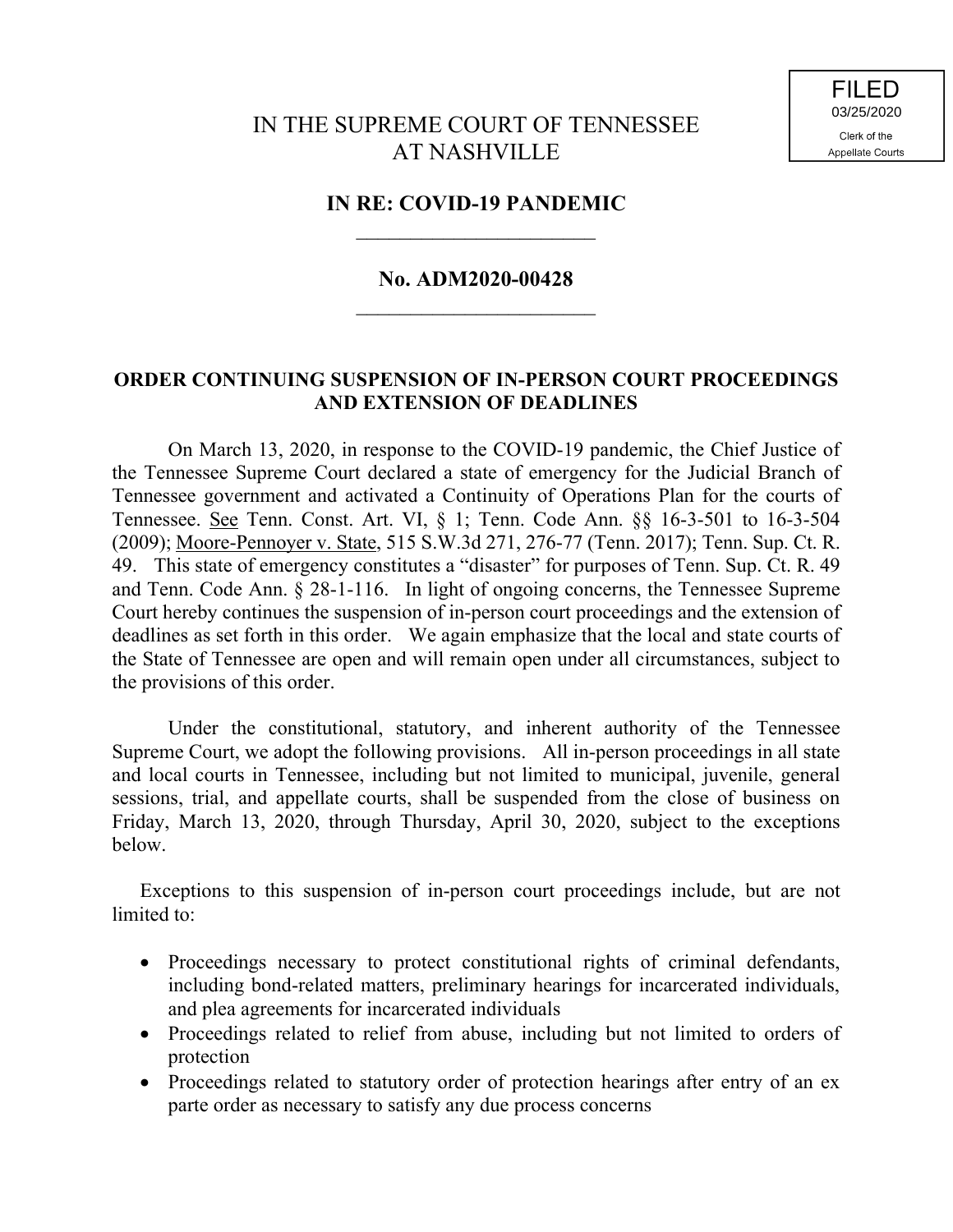- Proceedings related to emergency child custody or visitation orders
- Proceedings related to the voluntary surrender of parental rights
- Settlements involving a minor or a person with a disability
- Department of Children's Services emergency matters related to child safety, placement, permanency, or federal funding for children in foster care
- Proceedings related to petitions for temporary injunctive relief
- Proceedings related to emergency mental health orders
- Proceedings related to emergency protection of elderly or vulnerable persons
- Proceedings directly related to the COVID-19 public health emergency
- Other exceptions as approved by the Chief Justice

The presiding judge or the designee of the presiding judge of each judicial district is authorized to determine the manner in which in-person court proceedings for the exceptions listed above are to be conducted. Other exceptions to the suspension of in-person court proceedings must be approved by the Chief Justice. Any permitted in-court proceedings shall be limited to attorneys, parties, witnesses, security officers, and other necessary persons, as determined by the trial judge. Judges and their staff shall ensure that social distancing and other such measures are strictly observed. For purposes of implementing procedural matters during this time, the provisions of Rule 18(c) of the Rules of the Tennessee Supreme Court are suspended to allow judges to issue general orders.

Judges are charged with the responsibility of ensuring that core constitutional functions and rights are protected. Additionally, court clerks are charged with ensuring that court functions continue. See Tenn. Code Ann. §§ 18-1-101 (2009); 18-1-105 (Supp. 2019). Nevertheless, all judges and court clerks should minimize in-person contact by utilizing available technologies, including alternative means of filing, teleconferencing, email, and video conferencing.

Any Tennessee state or local rule, criminal or civil, that impedes a judge's or court clerk's ability to utilize available technologies to limit in-person contact is suspended through Thursday, April 30, 2020. See, e.g., Tenn. R. Civ. P. 43.01. With respect to plea agreements for non-incarcerated individuals, this suspension expressly applies to those provisions of Tenn. R. Crim. P. 11 which otherwise would require the proceeding to be in person in open court. See, e.g., Tenn. R. Crim. P.  $11(b)(1)$  and  $(2)$ ,  $11(c)(2)(A)$ .

The presiding judge or the designee of the presiding judge of each judicial district shall develop a written plan to affirmatively address issues regarding the incarceration of nonviolent offenders in furtherance of efforts to reduce the jail population, including but not limited to bond reductions or eliminations, deferred sentences, and suspended sentences. The presiding judge or the designee of the presiding judge of each judicial district shall submit its plan to the Administrative Office of the Courts by the close of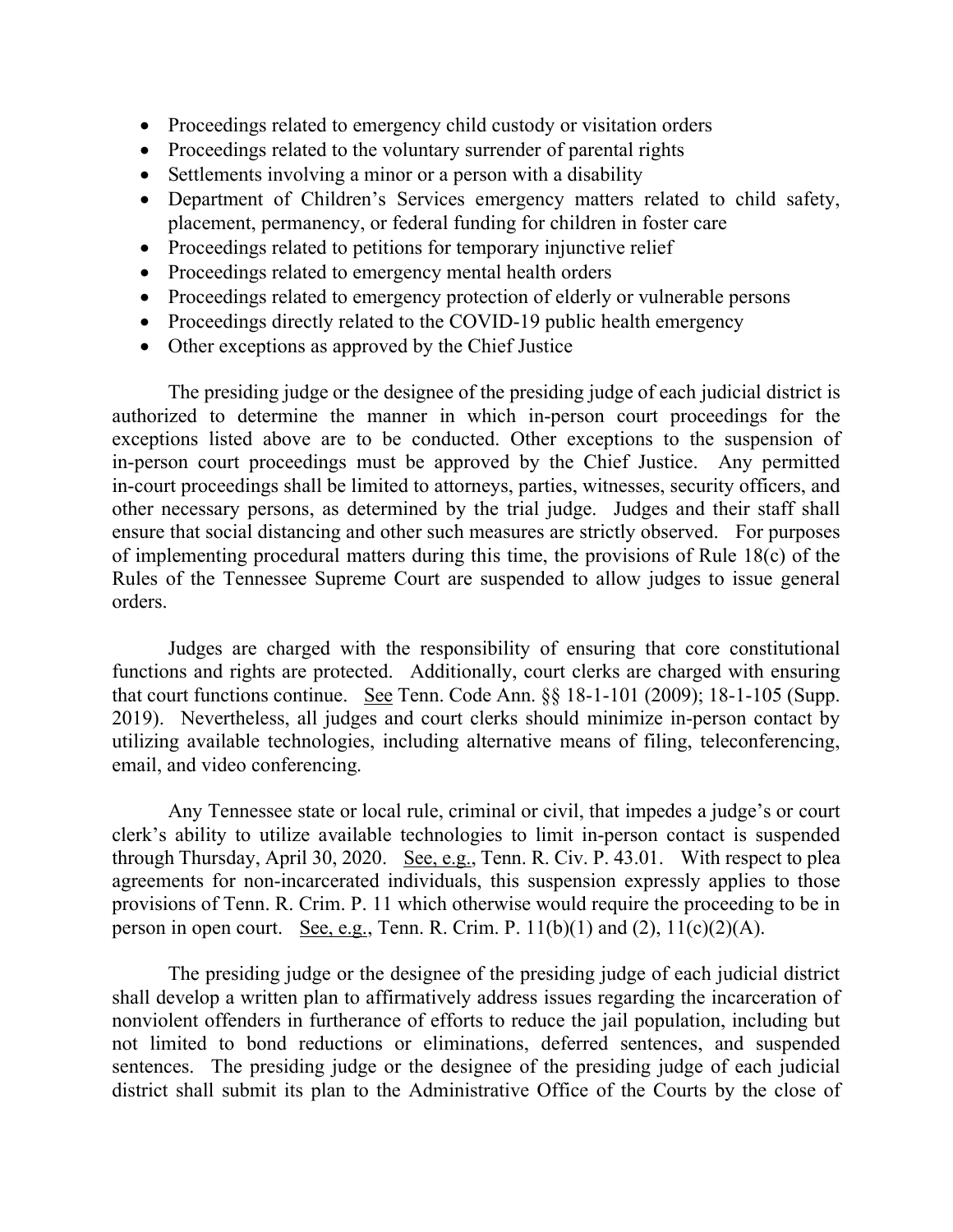business on Monday, March 30, 2020, absent an extension granted by the Chief Justice.

Judges' offices and court clerks' offices may limit in-person contact with the public during the period of suspension, but must remain functional. If it becomes necessary to close judges' or court clerks' physical offices during the period of suspension, these offices shall remain accessible by telephone, email and fax to the extent possible during regular business hours. If available, drop boxes should be used for conventionally filed documents.

This order expressly encourages and does not prohibit court proceedings by telephone, video, teleconferencing, email, or other means that do not involve in-person contact. This order does not affect courts' consideration of matters that can be resolved without in-person proceedings. Although some non-emergency matters will need to be rescheduled, judges are to continue to resolve matters that do not require in-person court proceedings. Court clerks are to work cooperatively and at the direction of the presiding judge of each judicial district to fulfill the clerks' obligation to facilitate continuing court function.

Deadlines set forth in court rules, statutes, ordinances, administrative rules, or otherwise that are set to expire during the period from Friday, March 13, 2020, through Tuesday, May 5, 2020, are hereby extended through Wednesday, May 6, 2020. Statutes of limitations and statutes of repose that would otherwise expire during the period from Friday, March 13, 2020, through Tuesday, May 5, 2020, are hereby extended through Wednesday, May 6, 2020. See Tenn. Code Ann. § 28-1-116 (2017). Deadlines, statutes of limitations, and statutes of repose that are not set to expire during the period from Friday, March 13, 2020, through Tuesday, May 5, 2020, are not extended or tolled by this order.

With regard to notarizing documents at this time, attorneys and judges are encouraged to utilize the "Online Notary Public Act," Tenn. Code Ann. § 8-16-301, et seq., and the regulations promulgated by the Secretary of State at Sec. of State, Tenn. R. and Reg. 1360-07-03-.01. Additionally, with regard to court filings, declarations under penalty of perjury may be used as an alternative to a notary.

Given the increasing economic issues caused by this pandemic, no judge, clerk, or other court official shall take any action to effectuate an eviction, ejectment, or other displacement from a residence during the effective dates of this order based upon the failure to make a rent, loan, or other similar payment absent extraordinary circumstances as determined by a judge in a court of competent jurisdiction. Nothing in this order affects the obligations, terms, or conditions for payment under existing contracts. Judges also are encouraged to work with court clerks and local law enforcement to develop policies severely limiting or eliminating any new garnishments during this time.